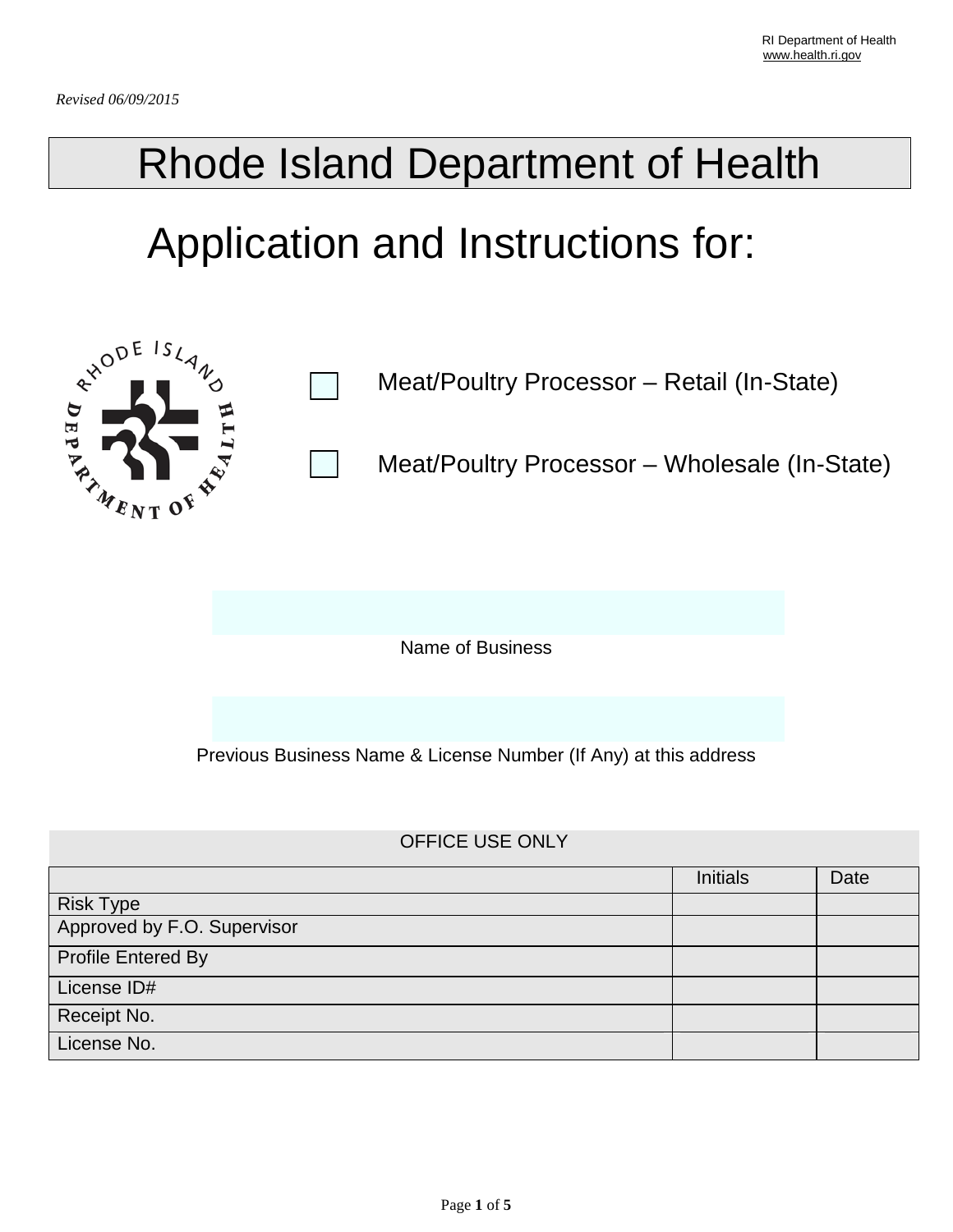## INSTRUCTIONS

- Registration shall be based upon **Satisfactory Compliance** with all applicable laws and regulations.
- Registration forms must be either typed or legibly printed using a ball point pen, except signatures, which must be written in ink. Please answer all questions. Do not leave blanks. Incomplete applications will be returned to you and your license/permit will not be issued.
- Attach check/money order to the front of this application and mail to: Office of Food Protection, 3 Capitol Hill, Room 203, Providence, RI 02908-5097. A receipt or cancelled check does not guarantee licensure.
- **Upon receipt of your completed application by the Department of Health, Office of Food Protection, please call (401) 222-2749 to schedule an operational inspection (IN-STATE ONLY) 2 weeks prior to opening**. **Note: You must have or employ an active Certified in Food Safety Manager registered with the Office of Food Protection (if applicable) prior to inspection.**

### **Application Fees:**

| <b>Meat/Poultry Processor - Retail</b>    | \$40.00  |
|-------------------------------------------|----------|
| <b>Meat/Poultry Processor - Wholesale</b> | \$160.00 |

- Make your check/money order payable to "General Treasurer, State of Rhode Island". Do not send cash. **This fee is non-refundable.**
- If you have any questions concerning this application, call the Department of Health, Office of Food Protection at (401) 222-2749.
- Licensure application materials are public records as mandated by Rhode Island law and may be made available to the public, unless otherwise prohibited by State or Federal law.

#### **Please complete section(s) below.**

#### **Note to Applicants submitting plans:**

#### **Plan Review**

RIGL 23-1-31. Approval of construction by director. – A plan review fee for new establishments, and for establishments where the cost of renovation exceeds 50 percent (50%) of the value of the establishment, shall be charged. The plan review fee for these establishments shall equal the annual cost of the license/registration.

A plan review fee of \$ is included with this application.

I have enclosed a separate check/money order payable to "General Treasurer, State of Rhode Island".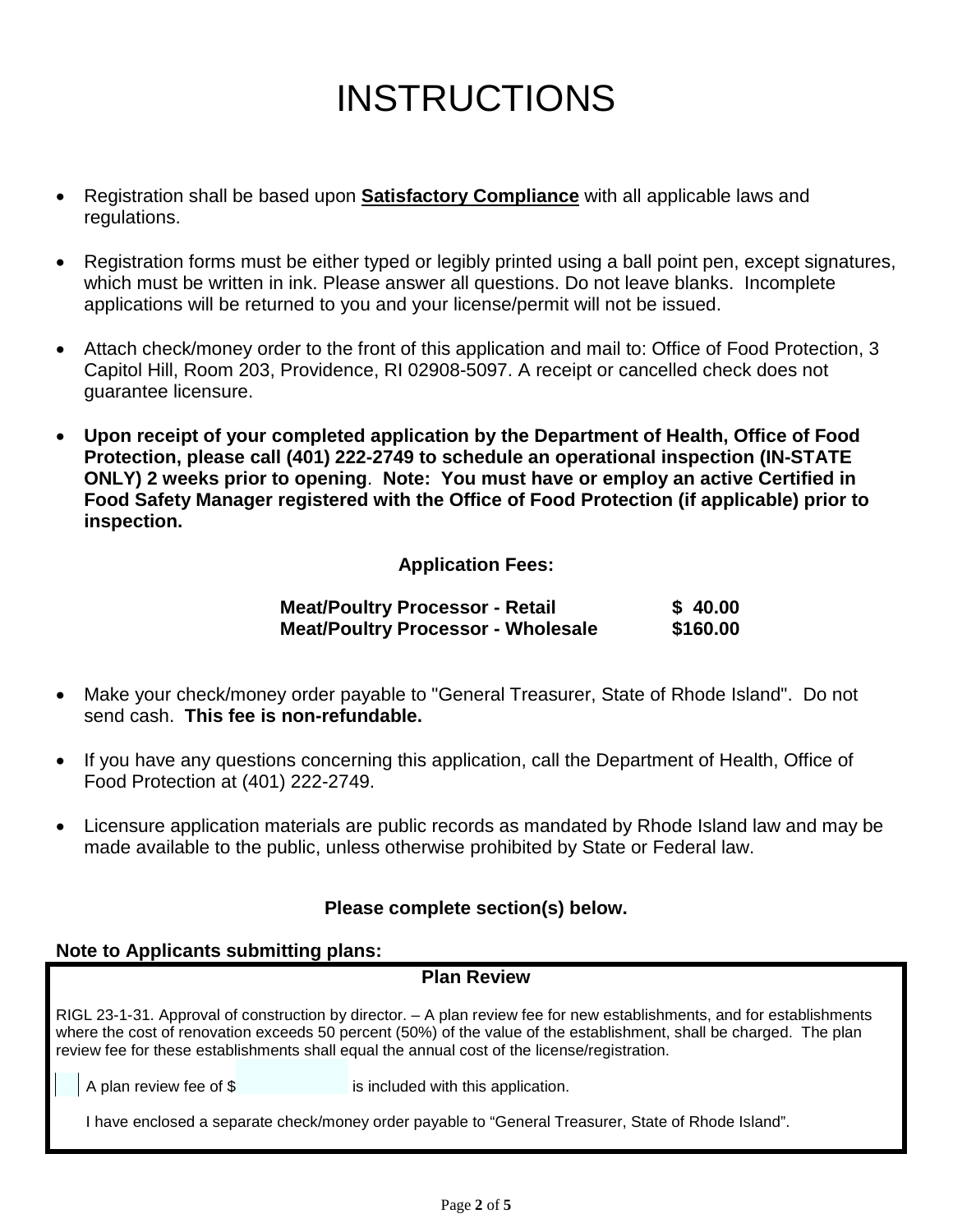

### State of Rhode Island and Providence Plantations Department of Health Office of Food Protection

| <b>Facility Name:</b><br>Please provide the name of<br>the facility (as known to the<br>public) for which you are<br>applying for this license.                                                                           | Name:                                                                                                                                                        |
|---------------------------------------------------------------------------------------------------------------------------------------------------------------------------------------------------------------------------|--------------------------------------------------------------------------------------------------------------------------------------------------------------|
| <b>Facility Contact Person:</b><br>Please provide the name<br>and telephone number of a<br>person we can contact<br>concerning this facility.                                                                             | Name:<br>Phone Number:<br>(                                                                                                                                  |
| <b>Facility Mailing</b><br>Information:<br>Please provide the mailing<br>information for all<br>communication regarding<br>this license.<br>(Not published on<br><b>HEALTH</b> website).                                  | Address Line 1<br>Address Line 2<br>Address Line 3<br>City, State, ZipCode<br>Country (only if not in US)<br>Phone:<br>Fax:<br>Email Address:                |
| <b>Facility Location</b><br>Information:<br>Please provide the location<br>information for this facility.<br>(Published on HEALTH<br>website)                                                                             | Address Line 1<br>Address Line 2<br>Address Line 3<br>City, State, ZipCode<br>Country (only if not in US)<br>Phone:<br>Fax:<br>Email Address:                |
| <b>Ownership Type:</b><br>Please check ONE                                                                                                                                                                                | Corporation<br><b>Limited Liability Company</b><br><b>Governmental Entity</b><br>Sole Proprietorship<br><b>Limited Partnership</b><br>Partnership<br>Partner |
| <b>Ownership Information:</b><br>Please provide the<br>ownership information for<br>the Sole Proprietorship,<br>Partnership, Limited<br>Partnership, Corporation,<br>Limited Liability Company or<br>Governmental Entity. | LIST ONE ONLY - DO NOT SEND ATTACHMENTS<br>Name:<br>DBA (Doing Business As):                                                                                 |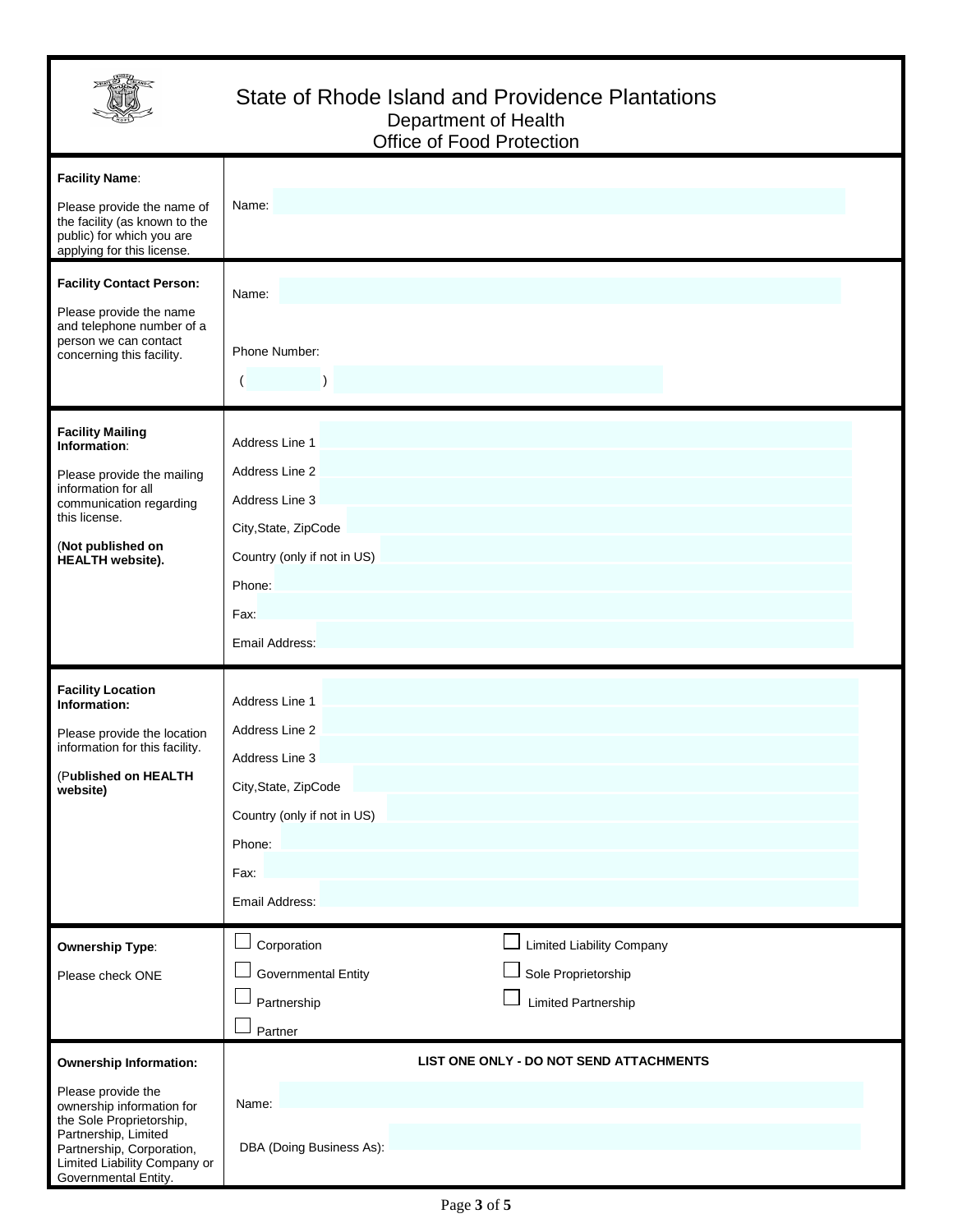| <b>Ownership Address</b><br>Information:<br>Please provide the address<br>and telephone number(s) of<br>the Sole Proprietorship,<br>Partnership, Limited<br>Partnership, Corporation,<br>Limited Liability Company or<br>Governmental Entity. | Address Line 1<br>Address Line 2<br>Address Line 3<br>City, State, Zipcode<br>Phone:<br>Fax:<br>Email Address:                                                                                                                                                                                                                                                                                                                                                            |
|-----------------------------------------------------------------------------------------------------------------------------------------------------------------------------------------------------------------------------------------------|---------------------------------------------------------------------------------------------------------------------------------------------------------------------------------------------------------------------------------------------------------------------------------------------------------------------------------------------------------------------------------------------------------------------------------------------------------------------------|
| <b>Water Supply:</b>                                                                                                                                                                                                                          | Does this establishment receive all or a portion of its water supply from an on-site well?<br>Yes<br>No                                                                                                                                                                                                                                                                                                                                                                   |
| <b>Sewage System:</b>                                                                                                                                                                                                                         | Is this establishment serviced by a private sewage system (e.g. septic system)?<br>Yes<br><b>No</b>                                                                                                                                                                                                                                                                                                                                                                       |
| <b>SSN/FEIN:</b><br>(Social Security<br><b>Number/Federal Employer</b><br><b>Identification Number)</b><br>Please note if you are a<br>sole proprietor this<br>number may be your SSN.                                                        | Pursuant to Chapter 76 of Title 5 of the Rhode Island General Laws, as amended, any person applying for or renewing<br>any license, permit, or other authority to conduct a business or occupation within Rhode Island must have filed all<br>required state tax returns and paid all taxes due the state or must have entered into a written installment agreement to<br>pay delinguent state taxes that is satisfactory to the Tax Administrator.<br><b>SSN/FEIN #:</b> |